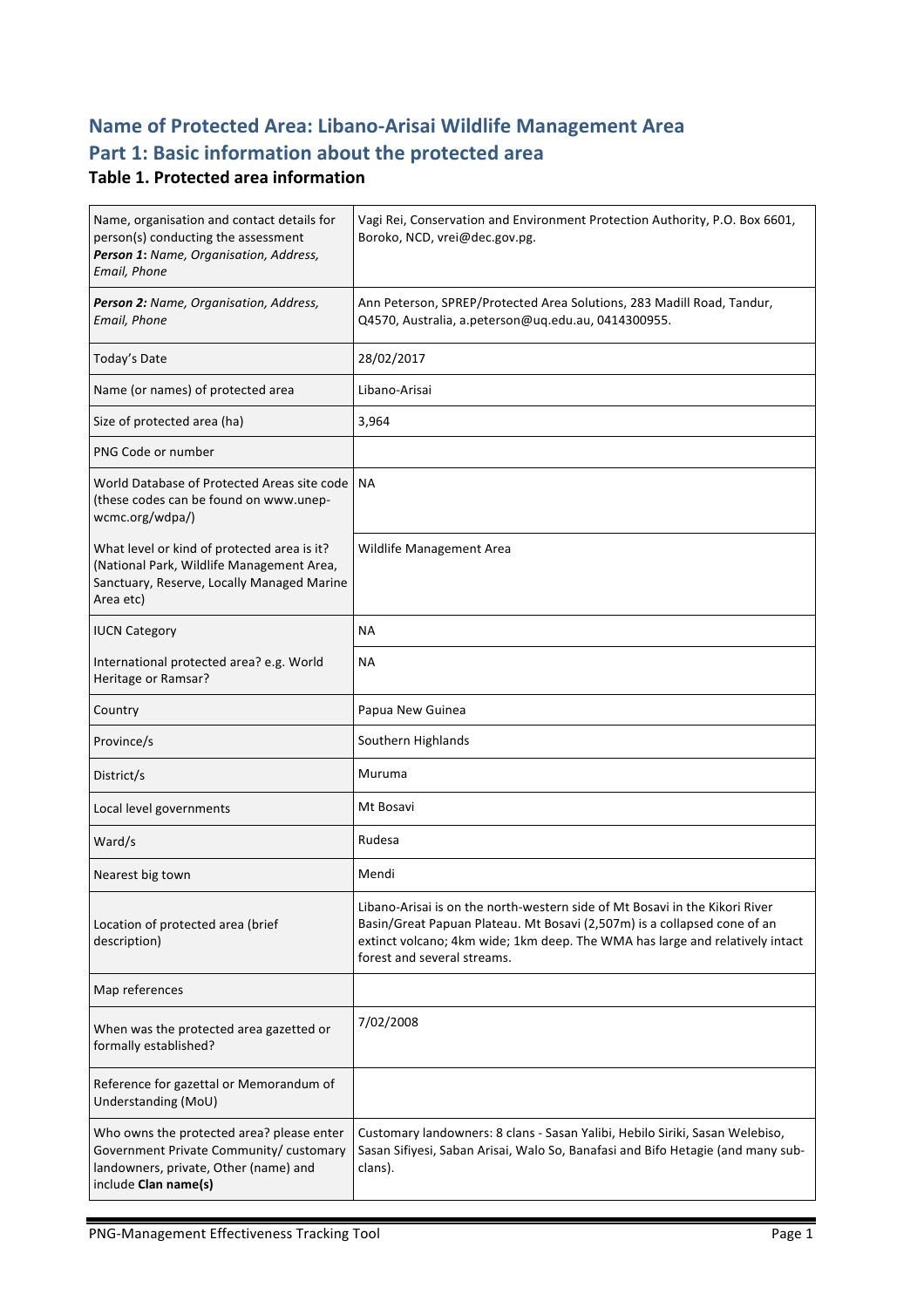| Number of households living in the<br>protected area                                                                                                                                                                                           | 0                                                                                                                                                                                                                                                                                                                                |
|------------------------------------------------------------------------------------------------------------------------------------------------------------------------------------------------------------------------------------------------|----------------------------------------------------------------------------------------------------------------------------------------------------------------------------------------------------------------------------------------------------------------------------------------------------------------------------------|
| Population size within the protected area                                                                                                                                                                                                      | 0                                                                                                                                                                                                                                                                                                                                |
| Who manages the protected area? (e.g.<br>please enter government, customary<br>landowners [add clan names] management<br>committee [how many and what gender])                                                                                 | Libano-Arisai Management Committee (large number), but it is not functioning<br>now.                                                                                                                                                                                                                                             |
| Total number of staff (this means anyone<br>working on the protected area in paid jobs -<br>whether NGOs, community, rangers or<br>customary landowners                                                                                        | 0                                                                                                                                                                                                                                                                                                                                |
| Temporary paid workers   0                                                                                                                                                                                                                     |                                                                                                                                                                                                                                                                                                                                  |
| Permanent paid workers 0                                                                                                                                                                                                                       |                                                                                                                                                                                                                                                                                                                                  |
| Annual budget (US\$) - excluding staff salary<br>costs                                                                                                                                                                                         | 0 (There has been no money since the WMA was gazetted).                                                                                                                                                                                                                                                                          |
| Operational (recurrent) funds                                                                                                                                                                                                                  | 0                                                                                                                                                                                                                                                                                                                                |
| Project or special funds                                                                                                                                                                                                                       | 0                                                                                                                                                                                                                                                                                                                                |
| Reason for protected area establishment                                                                                                                                                                                                        | WWF came to our area and talked about logging in the area and the<br>environmental values and encouraged us to establish a WMA to protect the<br>values.                                                                                                                                                                         |
| What are the main values for which the area<br>is designated (Fill this out after data sheet 2)                                                                                                                                                |                                                                                                                                                                                                                                                                                                                                  |
| List the primary protected area management<br>objectives (add lines if needed after the<br>most important objectives):<br>Management objective 1                                                                                               | To prevent logging in the WMA.                                                                                                                                                                                                                                                                                                   |
| Management objective 2                                                                                                                                                                                                                         |                                                                                                                                                                                                                                                                                                                                  |
| Management objective 3                                                                                                                                                                                                                         |                                                                                                                                                                                                                                                                                                                                  |
| Number of people involved in answering the<br>assessment questions                                                                                                                                                                             | 4                                                                                                                                                                                                                                                                                                                                |
| Name/organisation/contact details of<br>people participating in the assessment                                                                                                                                                                 | Hotson Sili, Chairman, Libano-Airsai WMA Committee, Konedobo Brothers Ltd,<br>PO Box 746, Mendi, mwaabiya30@gmail.com, 70531990, 79543314; Sugume<br>Obeaiyalo, Member, Libano-Arisai WMA Committee; Martin Kolu, Member,<br>Libano-Arisai WMA Committee, 70133259; Sanex Kopa, Member Libano-Arisai<br>WMA Committee, 70499288. |
| Customary landowners/other community;<br>CEPA, Other national government agency;<br>Provincial govt; local level govt; Protected<br>area staff (anyone working on the protected<br>area in paid jobs; NGO; Donors; External<br>experts; Others | <b>Customary landowners</b>                                                                                                                                                                                                                                                                                                      |
| Please note if assessment was carried out in<br>association with a particular project, on<br>behalf of an organisation or donor                                                                                                                | SPREP through the PNG Protected Area Assessment Project, which is a<br>component of the GEF Community-based Forest and Coastal Conservation and<br>Resource Management Project in PNG.                                                                                                                                           |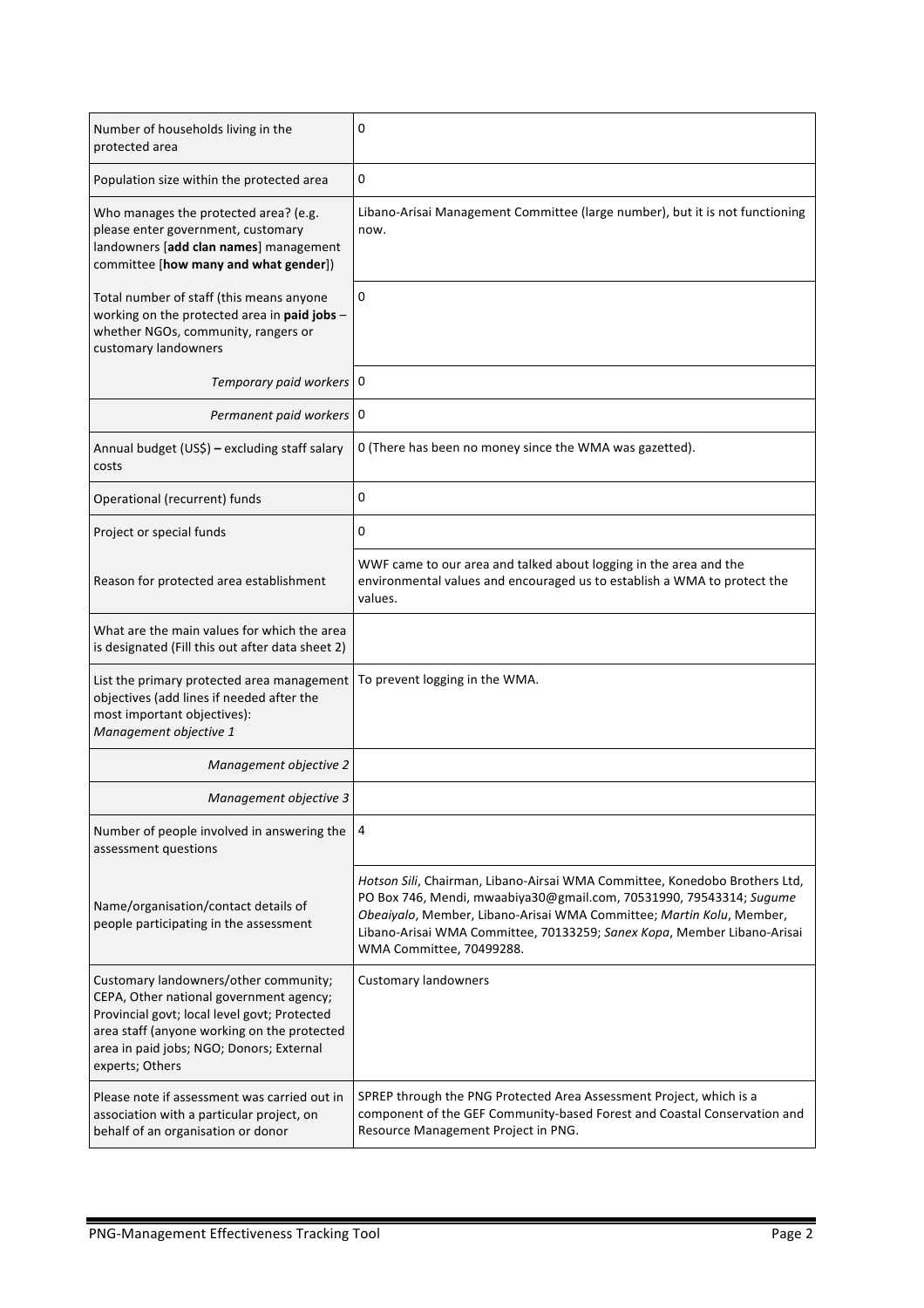# Part 2: What makes this protected area special and important?

There are several rivers coming from Mt Bosavi. Libano-Arisi (LA) is at the head of the rivers. It shares a boundary with Libano-Hose along Hose Creek, which contains very fresh water. This water cures some sicknesses. In the rainy season the Arisai Creek is always clean (it doesn't flood). The water comes from underground (limestone area). It is only a short river - about 2km. If dogs eat the fish in the river it will make them more clever and better hunters in the bush. We have got many things, but the most important things are insects – these are the things that we protect. There are many fish. There are common ones and some special ones that are good for eating as they have a good taste. There are fresh water crocodiles – for killing and selling (meat and skin) and we take crocodile eggs and sell the small crocodiles. There are flying foxes in the rainforest trees (these are the special ones – they are bigger and the meat is very tasty); the forest and trees are important and they are in a natural state - trees with insects give us noise or signs of the time – they tell us the time; butterfly – they are very colourful in the forest and when they are flying around they look colourful and good. When the crocodiles are sleeping on the beach the butterflies try to sit on them. There are also frogs, megapodes, kapul (tree kangaroo), cassowary, cuscus and beetles. It is very beautiful – visual amenity. The He-Gigio River to the south is brown – a different colour, but this is natural. This is straight running water. The Libano River and the other rivers are blue. No people live in the WMA - they live about 5km from the boundary. The area is isolated with no roads.

| No.           | <b>Key values</b> | <b>Brief description</b>                                      | <b>Note if endangered</b><br>species or<br>ecosystem (IUCN) |
|---------------|-------------------|---------------------------------------------------------------|-------------------------------------------------------------|
|               | Forest            | To protect the forests from logging. Sago in the swamp        |                                                             |
|               |                   | forests is an important staple food.                          |                                                             |
| $\mathcal{P}$ | Animals           | The people depend largely on the natural world for            |                                                             |
|               |                   | subsistence and livelihoods - they hunt pigs, cassowaries,    |                                                             |
|               |                   | wallabies, bandicoots, megapodes, rats, frogs, possums,       |                                                             |
|               |                   | snakes, bats, crocodiles, lizards and birds. Crocodiles are   |                                                             |
|               |                   | important as the skin is sometimes sold and the people eat    |                                                             |
|               |                   | the meat. The fish are also important for eating $-$ we want  |                                                             |
|               |                   | animals that are easy to catch. Insects are for telling the   |                                                             |
|               |                   | time. Flying fox are found in the forest and are special      |                                                             |
|               |                   | animals.                                                      |                                                             |
| 3             | Clean water       | For drinking and also for the fish and other species that are |                                                             |
|               |                   | in the creeks and rivers.                                     |                                                             |

#### Table 2. Key values of the protected area

#### Table 3. Checklist of values/benefits

Not important 0; Important 1; Very important 2; Don't know DK

| How important is the protected area for each<br>of the listed values/benefits?                      | <b>Score</b><br>(0,1,2, DK) | <b>Comment</b>                                                                                                                                                                                                                                                                                                                                                                                                                                                                                                                                                                                                                          |
|-----------------------------------------------------------------------------------------------------|-----------------------------|-----------------------------------------------------------------------------------------------------------------------------------------------------------------------------------------------------------------------------------------------------------------------------------------------------------------------------------------------------------------------------------------------------------------------------------------------------------------------------------------------------------------------------------------------------------------------------------------------------------------------------------------|
| Biodiversity $-$ the presence of many<br>1.<br>different kinds of plants, animals and<br>ecosystems | 2                           | Biodiversity will support our livelihoods (e.g. crocodiles,<br>birds [wild cockatoo, guria pigeon], fish, and mammals).<br><b>Additional information:</b> The Kikori region supports more<br>unique animal species than many other parts of $PNG - birds$<br>of paradise, cassowaries, crocodiles, threatened species e.g.<br>lowlands tree kangaroo, long beaked echidna, New Guinea<br>sheath-tailed bat, Campbell's fairy wren, chestnut forest rail<br>and megapodes. The forest has important trees and the<br>WMA may be important for ecotourism, and there are non-<br>timber forest products such as eaglewood (UNESCO, 2006). |
| 2. Presence of rare, threatened, or<br>endangered species (plants and animals)                      | $\overline{2}$              | The palm cockatoo and bird of paradise (raggiana) are rare.<br>Additional information: 2009 expedition discovered >40<br>previously undescribed species (16 frogs, 3 fish, insects and<br>spiders, bat, giant rat). The region represents three centres<br>of plant diversity, two endemic bird areas, and important<br>segments of the G200 NG Central Range Montane Rainforest<br>and Southern Lowland Rainforest Ecoregions (UNESCO,<br>2006).                                                                                                                                                                                       |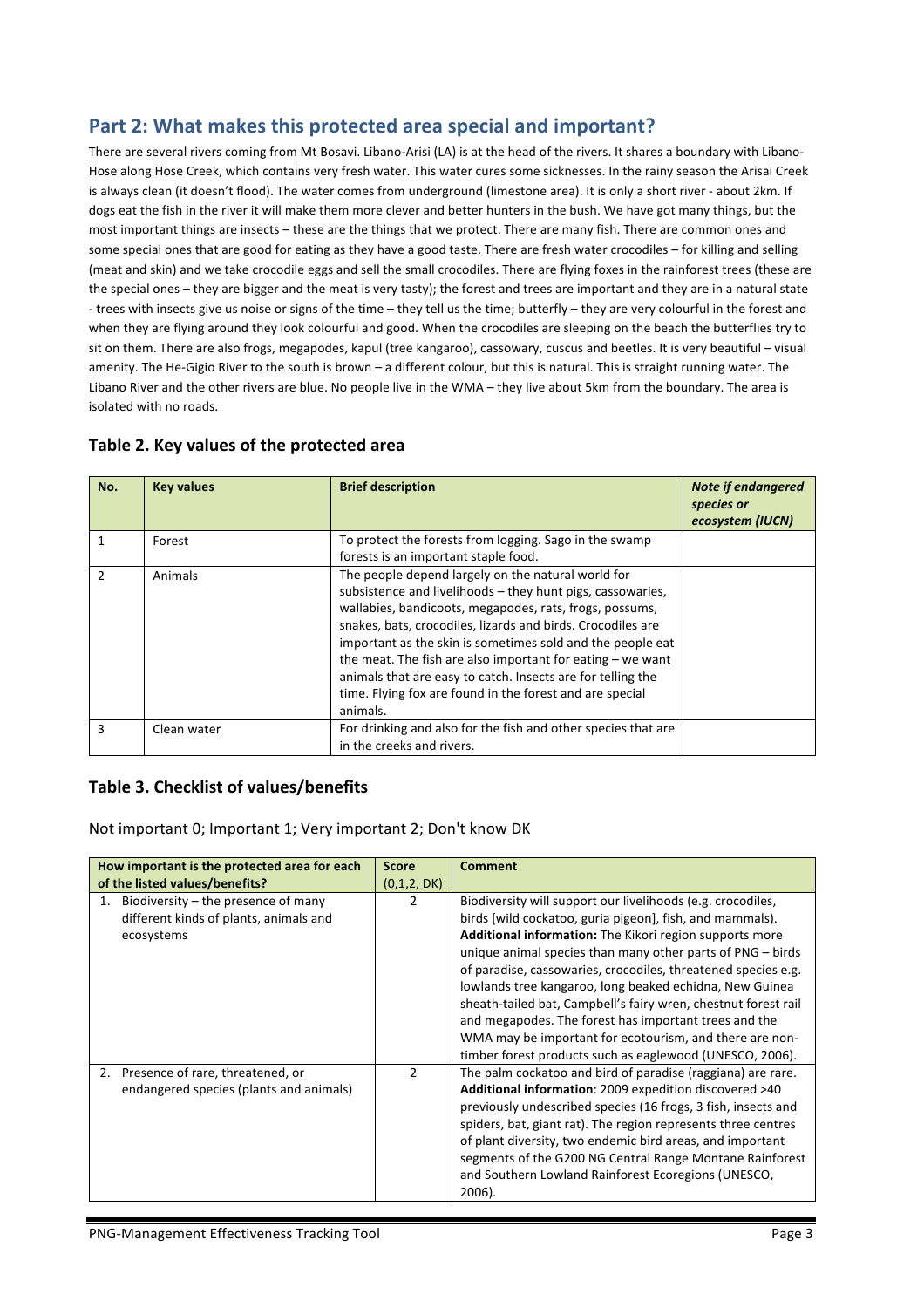| 3. Ecosystems (e.g. wetlands, grasslands,       | $\overline{2}$ | The resources within the WMA are important, e.g. forest is     |
|-------------------------------------------------|----------------|----------------------------------------------------------------|
| coral reefs etc) that are rare because they     |                | important for many animals including flying foxes and          |
| have been cleared or destroyed in other         |                | wetlands are where crocodiles lay their eggs.                  |
| areas                                           |                |                                                                |
| 4. Protecting clean, fresh water                | $\overline{2}$ |                                                                |
| 5. Sustaining important species in big enough   | $\mathcal{P}$  |                                                                |
| numbers that they are able to survive here      |                |                                                                |
| 6. Providing a source of employment for local   | 0              | It is important to look after the WMA but it does not provide  |
| communities now                                 |                | any income.                                                    |
| 7. Providing resources for local subsistence    | $\overline{2}$ | The communities are living subsistence lifestyles and depend   |
| (food, building materials, medicines etc.)      |                | on the resources of the WMA.                                   |
| 8. Providing community development              | $\mathbf 0$    |                                                                |
| opportunities through sustainable               |                |                                                                |
| resource use                                    |                |                                                                |
| 9. Religious or spiritual significance (e.g.    | $\mathbf 0$    | There are no tambu areas.                                      |
| tambu places)                                   |                |                                                                |
| 10. Plant species of high social, cultural, or  | $\overline{2}$ | There are some medicinal plants and tall trees and they also   |
| economic importance                             |                | have cultural importance. Most of these resources (e.g.        |
|                                                 |                | timber) are obtained from outside the WMA. The resources       |
|                                                 |                | are in the WMA but we don't use them.                          |
| 11. Animal species of high social, cultural, or | $\mathbf{1}$   | Some animals are important for subsistence and cultural        |
| economic importance                             |                | purposes. The introduction of western culture has reduced      |
|                                                 |                | the importance of using animals for customary purposes.        |
|                                                 |                | Some animals have economic importance (e.g. crocodiles         |
|                                                 |                | and fish).                                                     |
| 12. Attractive scenery                          | $\overline{2}$ | There are rivers and insects that are good.                    |
| 13. Tourism now                                 | $\mathbf 2$    | There are no tourists, but it is important.                    |
| 14. Potential value for tourism in the future   | $\overline{2}$ | We would like tourists to come in the future and this will     |
|                                                 |                | bring some benefits to the community.                          |
| 15. Educational and/or scientific value         | $\mathbf 2$    |                                                                |
| 16. Maintaining culture and tradition on        | $\overline{2}$ | Before culture was important, but children today are not       |
| customary land and passing this on to           |                | practising their culture so much. However, some of the         |
| future generations                              |                | traditions are important to maintain a subsistence livelihood  |
|                                                 |                | (e.g. how to kill crocodiles and grow crops). Longhouses are   |
|                                                 |                | still constructed and they are an important part of our        |
|                                                 |                | culture. The transmission of cultural knowledge occurs         |
|                                                 |                | within cultural spaces or longhouses. People still practice    |
|                                                 |                | songs and dances as a means of communicating and               |
|                                                 |                | socialising, mainly on special occasions. The introduction of  |
|                                                 |                | Christianity has led to the decline in longhouse construction, |
|                                                 |                | but the people still continue to practice some of their        |
|                                                 |                | cultural traditions and rituals.                               |
|                                                 |                |                                                                |

## Part 3: What are the threats to the protected area?

# **Table 4: Threats to the protected area**<br>**H** High significance threats are seriously degrading va

- High significance threats are seriously degrading values. This means they are badly damaging some value -it might be a kind of animal or plant, or your traditional gardens
- **M** Medium threats are having some negative impact they are damaging values but not so badly
- **L Low** threats are present but not seriously damaging values
- **0 N/A** where the threat is not present in the protected area or where something is happening but is not threatening the values at all

| <b>Threat type</b>                  | <b>Score</b> | <b>Notes</b>                                                              |
|-------------------------------------|--------------|---------------------------------------------------------------------------|
|                                     | (H, M, L, 0) |                                                                           |
| 1.1 Housing and settlement          | 0            | There is no housing and settlement in the WMA and the nearest             |
|                                     |              | village is about 5km away.                                                |
| 1.1a Population increase in the     | н            | Population is increasing in the eight major clans. There are only special |
| protected area community            |              | times when hunting takes place. Increasing population may cause           |
|                                     |              | impacts on the WMA.                                                       |
| 1.2 Commercial and industrial areas |              |                                                                           |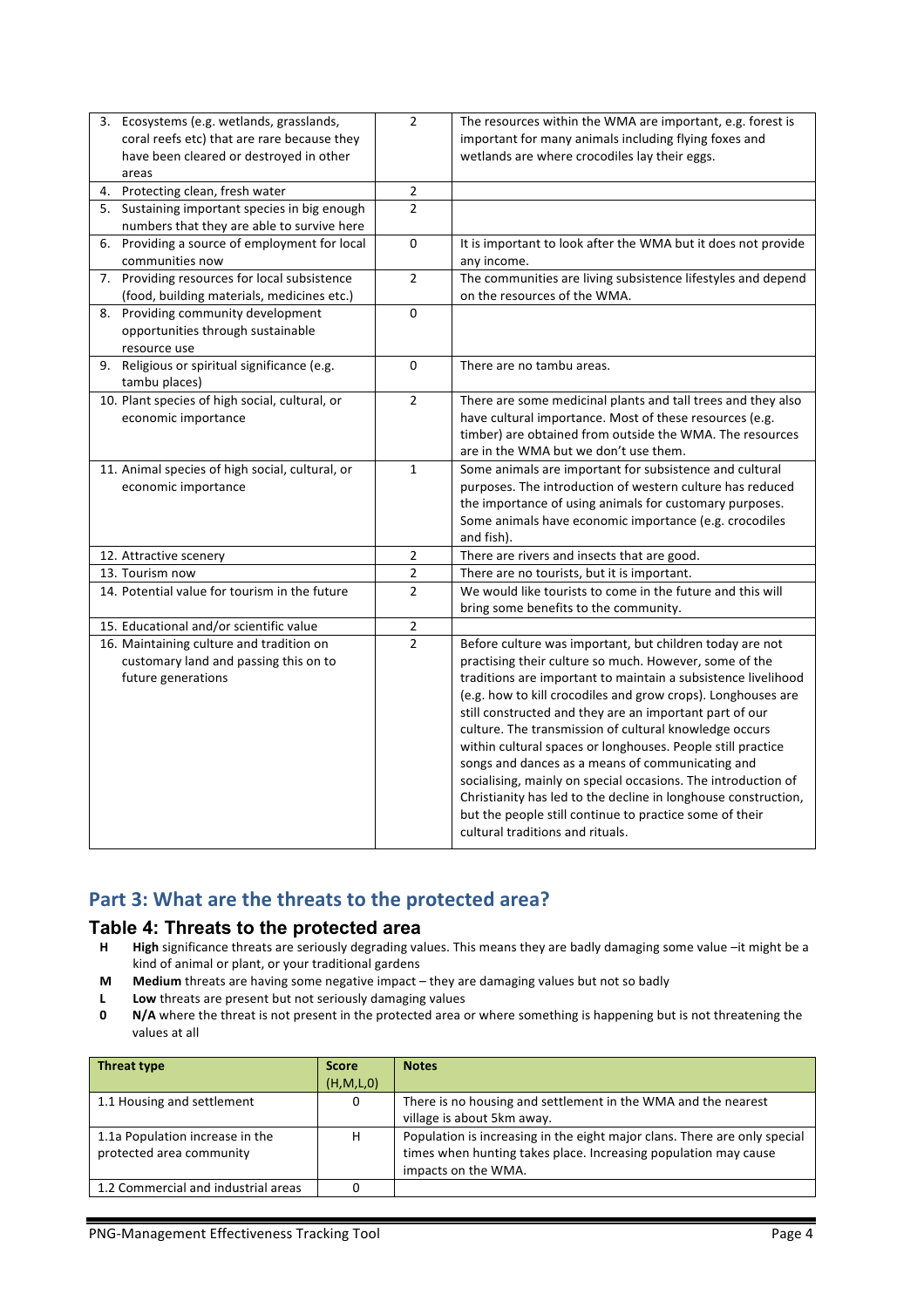| <b>Threat type</b>                                            | <b>Score</b> | <b>Notes</b>                                                                           |
|---------------------------------------------------------------|--------------|----------------------------------------------------------------------------------------|
|                                                               | (H, M, L, 0) |                                                                                        |
| 1.3 Tourism and recreation                                    | 0            |                                                                                        |
| infrastructure                                                |              |                                                                                        |
| 2.1 Customary land owner and                                  | 0            | There are no gardens in or near the WMA.                                               |
| community gardens and small crops<br>2.1a Drug cultivation    | $\pmb{0}$    |                                                                                        |
| 2.1b Commercial plantations                                   | 0            | There are no oil palm plantations outside the WMA. There is potential                  |
|                                                               |              | for this in the future.                                                                |
| 2.2 Wood and pulp plantations                                 | $\pmb{0}$    |                                                                                        |
| 2.3 Livestock farming and grazing                             | 0            |                                                                                        |
| 2.4 Marine and freshwater                                     | 0            |                                                                                        |
| aquaculture                                                   |              |                                                                                        |
| 3.1 Oil and gas drilling                                      | L            | We rejected oil and gas drilling in our area, but other places have this.              |
|                                                               |              | There is some exploration on the border with Libano-Hose $-$ the                       |
|                                                               |              | impact is confined to small areas - they fly in and drill in small areas.              |
|                                                               |              | The community supports the potential development of the oil and gas                    |
|                                                               |              | industry in the WMA.                                                                   |
| 3.2 Mining and quarrying                                      | $\Omega$     | The people support the possibility of mining on their WMA to provide                   |
|                                                               |              | income for the community. The community needs income to develop                        |
| 3.3 Energy generation                                         | 0            | services (e.g. roads, clinics, schools).                                               |
| 4.1 Roads and railroads (include                              | 0            |                                                                                        |
| road-killed animals)                                          |              |                                                                                        |
| 4.2 Utility and service lines (e.g.                           | $\mathbf 0$  |                                                                                        |
| electricity cables, telephone lines)                          |              |                                                                                        |
| 4.3 Shipping lanes                                            | 0            |                                                                                        |
| 4.4 Flight paths                                              | 0            |                                                                                        |
| 5.1 Hunting, killing and collecting                           | L            | There is hunting at times in the WMA, but it is not a problem. It only                 |
| terrestrial animals (including killing                        |              | occurs for special ceremonies e.g. marriage, church opening and                        |
| of animals as a result of                                     |              | school closure.                                                                        |
| human/wildlife conflict)                                      |              |                                                                                        |
| 5.2 Gathering terrestrial plants or                           | 0            | There is no harvesting in the WMA.                                                     |
| plant products (non-timber)                                   |              |                                                                                        |
| 5.3a Logging and wood harvesting                              | $\mathbf 0$  | There is no timber harvesting in the WMA as the village is a long way<br>from the WMA. |
| for local/customary use<br>5.3b Logging and wood harvesting - | $\mathbf 0$  | There was logging outside the WMA, but now there is none.                              |
| commercial logging                                            |              |                                                                                        |
| 5.4a Fishing, killing and harvesting                          | 0            | Fishing takes place in the WMA mainly by line and diving. We use                       |
| aquatic resources for                                         |              | poison rope in still/stagnant areas and there is no impact.                            |
| local/customary use                                           |              |                                                                                        |
| 5.4b Fishing, killing and harvesting                          | $\Omega$     |                                                                                        |
| aquatic resources for commercial                              |              |                                                                                        |
| use                                                           |              |                                                                                        |
| 6.1 Recreational activities and                               | 0            |                                                                                        |
| tourism                                                       |              |                                                                                        |
| 6.2 War, civil unrest and military                            | 0            |                                                                                        |
| exercises<br>6.3 Research, education and other                | 0            |                                                                                        |
| work-related activities in protected                          |              |                                                                                        |
| areas                                                         |              |                                                                                        |
| 6.4 Activities of protected area                              | 0            |                                                                                        |
| managers (e.g. construction or                                |              |                                                                                        |
| vehicle use)                                                  |              |                                                                                        |
| 6.5 Deliberate vandalism, destructive                         | 0            |                                                                                        |
| activities or threats to protected                            |              |                                                                                        |
| area staff and visitors                                       |              |                                                                                        |
| 7.1 Fire and fire suppression                                 | L            | There is potential for fires moving into the area and this would cause                 |
| (including arson)                                             |              | damage to the WMA.                                                                     |
| 7.2 Dams, hydrological modification                           | 0            |                                                                                        |
| and water management/use                                      |              |                                                                                        |
| 7.3a Increased fragmentation within                           | 0            |                                                                                        |
| protected area                                                |              |                                                                                        |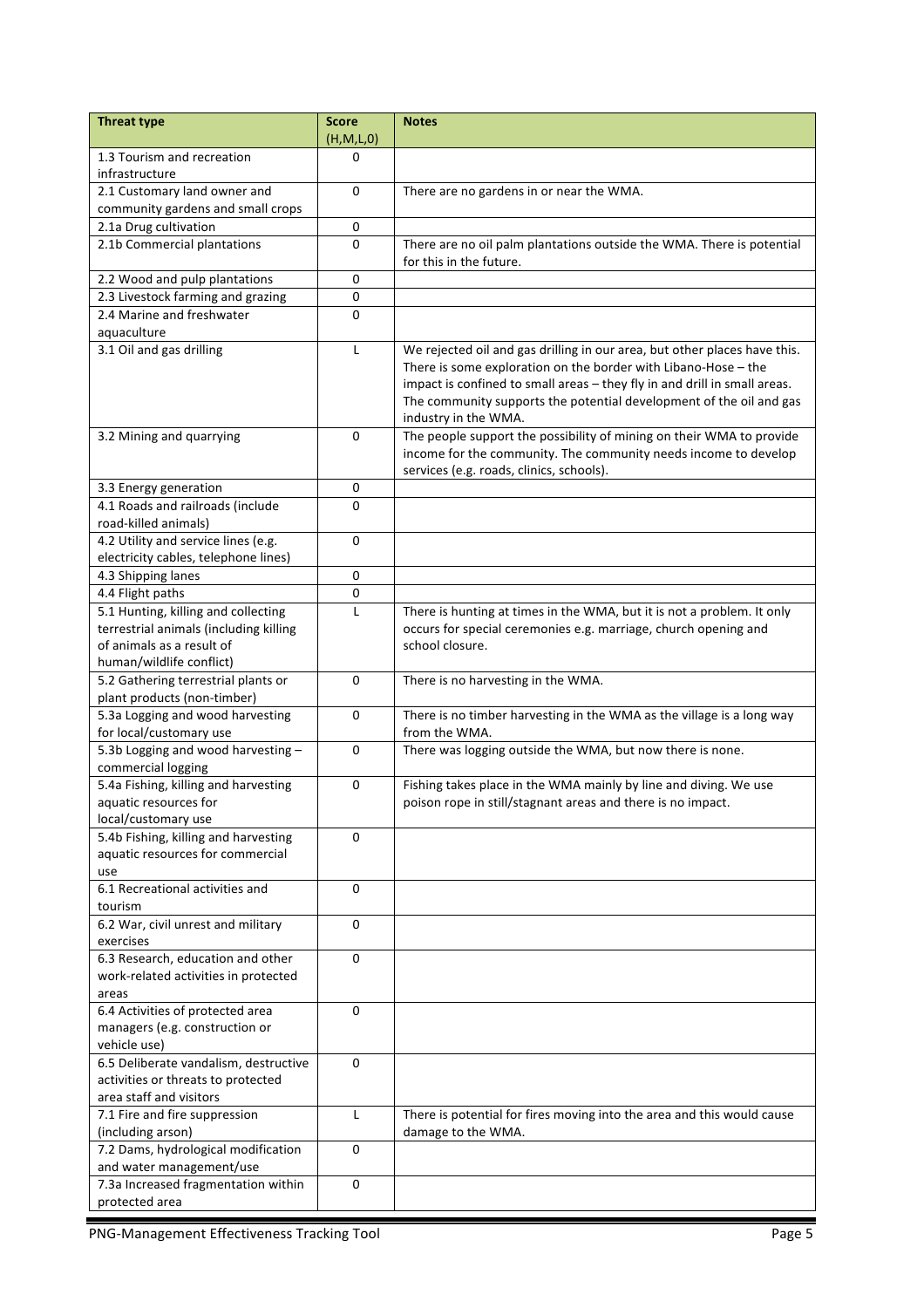| <b>Threat type</b>                                                                    | <b>Score</b><br>(H,M,L,0) | <b>Notes</b>                                                                                                                                                                                         |
|---------------------------------------------------------------------------------------|---------------------------|------------------------------------------------------------------------------------------------------------------------------------------------------------------------------------------------------|
| 7.3b Isolation from other natural                                                     | $\Omega$                  | LA is joined to Libano Hose and they are not isolated.                                                                                                                                               |
| habitat (e.g. deforestation)                                                          |                           |                                                                                                                                                                                                      |
| 7.3c Other 'edge effects' on park                                                     | 0                         | Logging has taken place in the past but it is not there.                                                                                                                                             |
| values                                                                                |                           |                                                                                                                                                                                                      |
| 7.3d Loss of keystone species (e.g.                                                   | 0                         |                                                                                                                                                                                                      |
| top predators, pollinators etc.)                                                      |                           |                                                                                                                                                                                                      |
| 8.1 Pest plants                                                                       | Г                         | Piper tree is in the village and it has started to appear on the boundary<br>of the WMA.                                                                                                             |
| 8.1a Pest animals                                                                     | H                         | There is tilapia and carp in the rivers and this is a threat to the native<br>fish species. We are catching plenty of tilapia and not so many native<br>fish.                                        |
| 8.1b Diseases such as fungus or<br>viruses that make native plants or<br>animals sick | L                         | We have noticed dead fish and fish with sores. We notice this about<br>once every year. This occurs mainly in the main river, the He-GiGio.<br>There is also a disease that is making the pigs sick. |
| 8.2 Introduced genetic material (e.g.                                                 | $\mathbf 0$               |                                                                                                                                                                                                      |
| genetically modified organisms)                                                       |                           |                                                                                                                                                                                                      |
| 9.1 Household sewage and urban<br>waste water                                         | 0                         |                                                                                                                                                                                                      |
| 9.1a Sewage and waste water from                                                      | $\mathbf 0$               |                                                                                                                                                                                                      |
| protected area facilities                                                             |                           |                                                                                                                                                                                                      |
| 9.2 Industrial, mining and military                                                   | 0                         |                                                                                                                                                                                                      |
| effluents                                                                             |                           |                                                                                                                                                                                                      |
| 9.3 Agricultural and forestry                                                         | $\mathbf 0$               |                                                                                                                                                                                                      |
| effluents (e.g. excess fertilizers or                                                 |                           |                                                                                                                                                                                                      |
| pesticides)                                                                           |                           |                                                                                                                                                                                                      |
| 9.4 Garbage and solid waste                                                           | 0                         |                                                                                                                                                                                                      |
| 9.5 Air-borne pollutants                                                              | $\pmb{0}$                 |                                                                                                                                                                                                      |
| 9.6 Excess energy (e.g. heat<br>pollution, lights etc.)                               | $\mathbf 0$               |                                                                                                                                                                                                      |
| 10.1 Volcanoes                                                                        | $\mathbf 0$               |                                                                                                                                                                                                      |
| 10.2 Earthquakes/Tsunamis                                                             | M                         | About three times a year there are earthquakes.                                                                                                                                                      |
| 10.3 Avalanches/Landslides                                                            | L                         | Some landslides occur in the wet season.                                                                                                                                                             |
| 10.4 Erosion and siltation/                                                           | $\sf H$                   | There is serious erosion on the rivers and the sago has been impacted                                                                                                                                |
| deposition (e.g. shoreline or riverbed                                                |                           | by the siltation and this is reducing the size of the sago plant itself                                                                                                                              |
| changes)                                                                              |                           | (previously there would be 4-5 bags per stand and now there are only                                                                                                                                 |
|                                                                                       |                           | $1-2$ bags).                                                                                                                                                                                         |
| 11.1 Habitat shifting and alteration                                                  | M                         | There is a change in the habitat due to the change in the seasons and<br>it affects the growing of food and this affects the ability of people to                                                    |
|                                                                                       | H                         | continue living in the area.<br>Dry season is unpredictable and affects the growing of staple foods                                                                                                  |
| 11.2 Droughts                                                                         |                           | and also increases the number of insects.                                                                                                                                                            |
| 11.3 Temperature extremes                                                             | H                         | It is much hotter now. When it is raining there are hotter                                                                                                                                           |
|                                                                                       |                           | temperatures in the morning.                                                                                                                                                                         |
| 11.4 Storms and flooding                                                              | M                         | There is more frequent lightning and storms and this causes landslides<br>and loss of forest in some areas.                                                                                          |
| 11.5 Coral bleaching                                                                  | $\mathbf 0$               |                                                                                                                                                                                                      |
| 11.6 Intrusion by saltwater into                                                      | 0                         |                                                                                                                                                                                                      |
| gardens etc.                                                                          |                           |                                                                                                                                                                                                      |
| 11.7 Sea level rise                                                                   | 0                         |                                                                                                                                                                                                      |
| Other (please explain)<br>12.1 Loss of cultural links, traditional                    | 0<br>H                    | Culture is starting to be affected by the 'white man's way'. Custom is                                                                                                                               |
| knowledge and/or management<br>practices                                              |                           | still practiced for some celebrations. The women don't dress in the<br>traditional way, but the children may do this at school and for special<br>ceremonies. Tok Place is strong.                   |
| 12.2 Natural deterioration of                                                         | 0                         |                                                                                                                                                                                                      |
| important cultural site values<br>12.3 Destruction of cultural heritage               | $\Omega$                  |                                                                                                                                                                                                      |
| buildings, gardens, sites by people                                                   |                           |                                                                                                                                                                                                      |
| Other (please explain)                                                                |                           |                                                                                                                                                                                                      |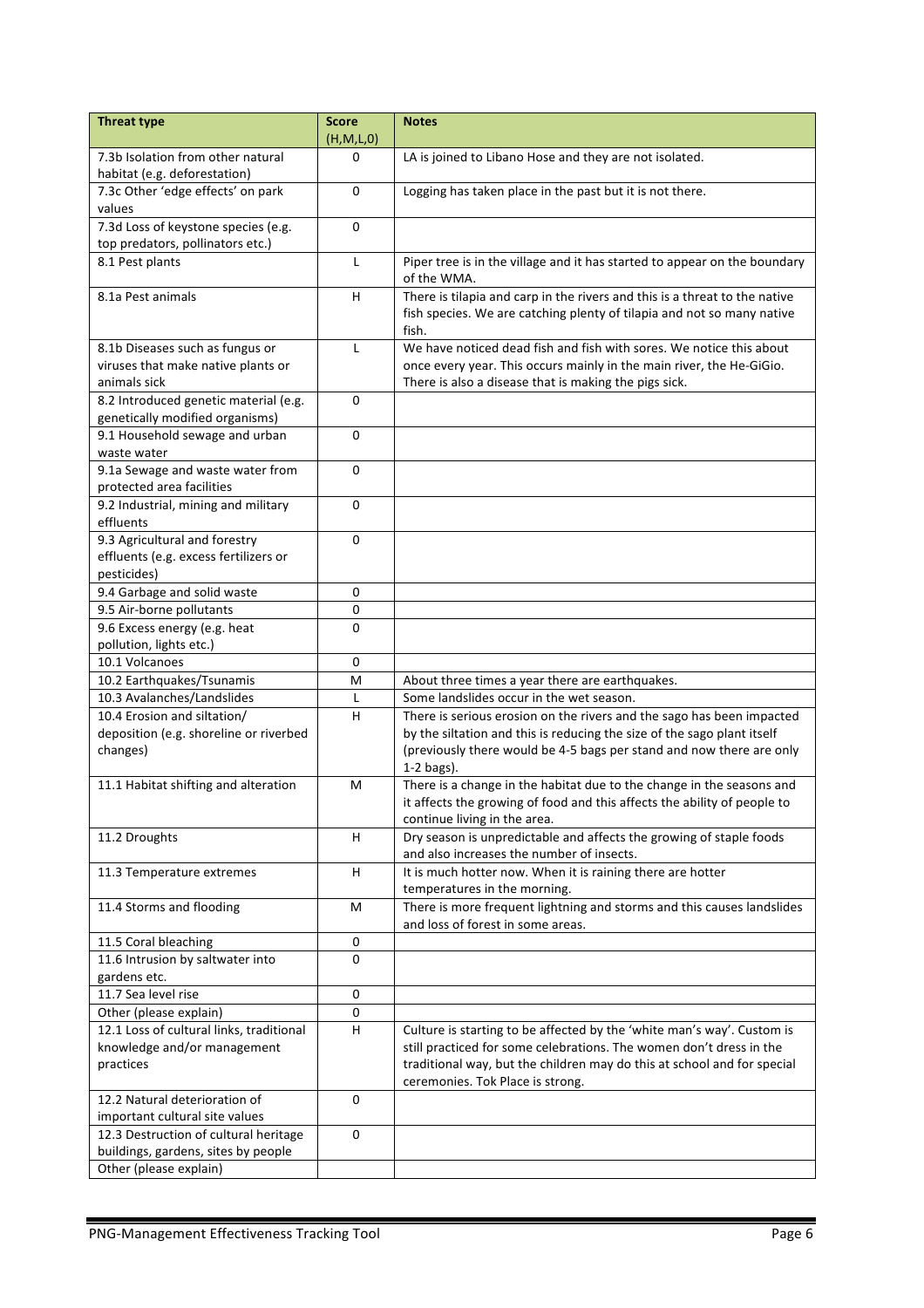### Table 5. Worst threats and ways forward

| <b>Threat</b><br>No. | <b>Threat</b><br>(Most significant first)    | Threat number or<br>name (copy no.<br>from Table 4) | Nature of the threat, impact and how to reduce the impact.                                                            |
|----------------------|----------------------------------------------|-----------------------------------------------------|-----------------------------------------------------------------------------------------------------------------------|
|                      | Pest animals                                 | 8.1a                                                | Tilapia has been introduced and has reduced the number of<br>endemic species.                                         |
|                      | Climate (drought,<br>temperature and storms) | 11.2, 11.3, 11.4                                    | Climate change affects our ability to grow crops.                                                                     |
|                      | Loss of culture                              | 12.1                                                | We have experienced a loss of some important parts of our<br>culture and it is mainly practiced at special occasions. |

# Part 4: What is the management like in the protected area?

| Table 6. Management effectiveness scores, comments, next steps |  |
|----------------------------------------------------------------|--|
|----------------------------------------------------------------|--|

| <b>Issue</b>                      | <b>Score</b><br>(0,1,2,3, NA) | <b>Comment</b>                                                                                                                                                                                                                                                                                                                                                                            | <b>Next steps</b>                                                                                                                                                    |
|-----------------------------------|-------------------------------|-------------------------------------------------------------------------------------------------------------------------------------------------------------------------------------------------------------------------------------------------------------------------------------------------------------------------------------------------------------------------------------------|----------------------------------------------------------------------------------------------------------------------------------------------------------------------|
| 1a. Legal status                  | 3                             | The WMA is legally gazetted.                                                                                                                                                                                                                                                                                                                                                              |                                                                                                                                                                      |
| 1b. Legal status                  |                               |                                                                                                                                                                                                                                                                                                                                                                                           |                                                                                                                                                                      |
| 2a. Protected area<br>regulations | $\mathbf{1}$                  | There are traditional laws in place<br>to control land use. There are rules<br>about fishing (nets are only used<br>for special gatherings) and related<br>fines for people who disobey the<br>rules. The people do not have a<br>copy of the gazettal rules. There is<br>no benefit coming out of the area<br>and so some people will lose<br>interest in conservation in the<br>future. | We need to raise awareness about<br>the WMA. It has been a long time<br>since the WMA was gazetted.                                                                  |
| 2b. Protected area<br>regulations |                               |                                                                                                                                                                                                                                                                                                                                                                                           |                                                                                                                                                                      |
| 3. Law enforcement                | 0                             | There are no people on the ground<br>working to enforce the laws.                                                                                                                                                                                                                                                                                                                         | The customary landowners should<br>take a greater responsibility to<br>manage their area.                                                                            |
| 4. Protected area objectives      | $\mathbf{1}$                  | The objectives are part of<br>traditional customs, including no<br>clearing of the forest in the WMA.                                                                                                                                                                                                                                                                                     | We need to create more awareness<br>and understanding so that people<br>appreciate and conserve the area.                                                            |
| 5. Protected area design          | 3                             | The design is satisfactory.                                                                                                                                                                                                                                                                                                                                                               | We would like to expand the<br>boundaries if there are any benefits,<br>but we will reduce the size if there<br>are benefits from mining and oil/gas<br>development. |
| 6. Protected area boundaries      | 3                             | Most people know the boundary<br>because they have been taught this<br>by their parents and it is respected<br>by others.                                                                                                                                                                                                                                                                 |                                                                                                                                                                      |
| 7. Management plan                | 0                             | There is no Management Plan.                                                                                                                                                                                                                                                                                                                                                              | The landowners have ideas about<br>management and they would like to<br>develop a Plan with some assistance<br>from government or NGOs.                              |
| 7a. Planning process              | 0                             | There is no input as there is no<br>Plan.                                                                                                                                                                                                                                                                                                                                                 |                                                                                                                                                                      |
| 7b. Planning process              | 0                             | There is no regular plan review as<br>there is no plan.                                                                                                                                                                                                                                                                                                                                   |                                                                                                                                                                      |
| 7c. Planning process              | 0                             | There is no monitoring that<br>influences planning.                                                                                                                                                                                                                                                                                                                                       |                                                                                                                                                                      |
| 8. Regular work plan              | 0                             |                                                                                                                                                                                                                                                                                                                                                                                           |                                                                                                                                                                      |

PNG-Management Effectiveness Tracking Tool example 20 and 20 and 20 and 20 and 20 and 20 and 20 and 20 and 20 and 20 and 20 and 20 and 20 and 20 and 20 and 20 and 20 and 20 and 20 and 20 and 20 and 20 and 20 and 20 and 20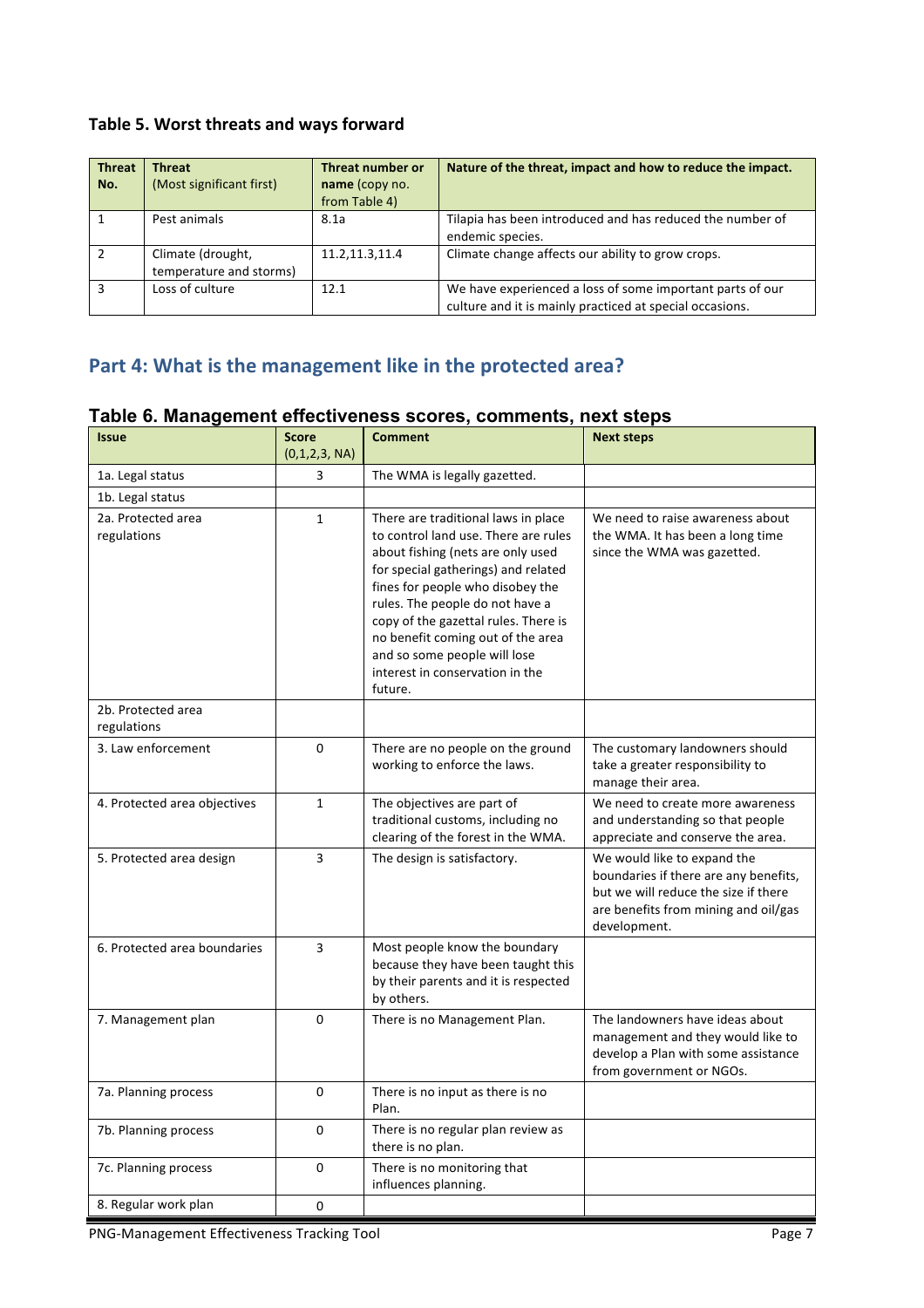| <b>Issue</b>                                       | <b>Score</b><br>(0,1,2,3, NA) | <b>Comment</b>                                                                                                                                                                                                                                                                       | <b>Next steps</b>                                                                                                                                                                                                                                                                    |
|----------------------------------------------------|-------------------------------|--------------------------------------------------------------------------------------------------------------------------------------------------------------------------------------------------------------------------------------------------------------------------------------|--------------------------------------------------------------------------------------------------------------------------------------------------------------------------------------------------------------------------------------------------------------------------------------|
| 9. Resource inventory                              | 0                             | There is little information available<br>at the community level.                                                                                                                                                                                                                     | Resource mapping and land use<br>mapping is needed. This is important<br>to identify the values of the<br>protected area.                                                                                                                                                            |
| 10. Protection systems                             | 0                             |                                                                                                                                                                                                                                                                                      |                                                                                                                                                                                                                                                                                      |
| 11. Research and monitoring                        | $\mathbf{1}$                  | In 2002 there was some research,<br>but the community are not aware<br>of the results of this research and it<br>has not impacted on their<br>management. Traditional owners<br>understand what is taking place in<br>their WMA e.g. changes in fish<br>species and impacts on fish. | Research is needed to better<br>understand the resources of the<br>WMA and to inform management.                                                                                                                                                                                     |
| 12. Resource management                            | 0                             |                                                                                                                                                                                                                                                                                      | There needs to be engagement and<br>assistance from government and<br>other NGOs. Tilapia is a particular<br>problem that needs to be addressed<br>to better protect the native fish.                                                                                                |
| 13a. Staff numbers                                 | 0                             |                                                                                                                                                                                                                                                                                      |                                                                                                                                                                                                                                                                                      |
| 13b. Other people working<br>on the protected area | $\overline{2}$                | The landowners know their own<br>lands by walking through it and<br>some do talks in the local schools<br>to raise awareness.                                                                                                                                                        |                                                                                                                                                                                                                                                                                      |
| 14. Training and skills                            | $\mathbf{1}$                  | There has been no training<br>conducted on the WMA since 2005.<br>The customary landowners have<br>traditional knowledge about the<br>WMA and these skills enable them<br>to manage the protected area.                                                                              | We need training in resource<br>management planning; wildlife<br>management; field-based training;<br>financial administration; office skills.                                                                                                                                       |
| 15. Current budget                                 | 0                             |                                                                                                                                                                                                                                                                                      | We need to obtain funding through<br>the LLG, but this is difficult to obtain<br>and also try to develop income<br>generating activities in the villages.                                                                                                                            |
| 16. Security of budget                             | 0                             |                                                                                                                                                                                                                                                                                      |                                                                                                                                                                                                                                                                                      |
| 17. Management of budget                           | ΝA                            |                                                                                                                                                                                                                                                                                      |                                                                                                                                                                                                                                                                                      |
| 18. Equipment                                      | 0                             |                                                                                                                                                                                                                                                                                      | All basic equipment is needed<br>including: 2 computers to enable<br>email communication, 2 solar panels<br>and one battery; iron roofs on the<br>proposed research/resource centre<br>in Wasana village; boat and outboard<br>motor.                                                |
| 19. Maintenance of<br>equipment                    | <b>NA</b>                     |                                                                                                                                                                                                                                                                                      |                                                                                                                                                                                                                                                                                      |
| 20. Education and awareness                        | $\Omega$                      | There was some education and<br>awareness when WWF was here<br>(up to about 2007), but there is<br>nothing now.                                                                                                                                                                      | We would like a tutor school that<br>would teach children about the<br>environment and information<br>systems. We would like to pay for<br>transport for two men and one<br>woman from Wasana to have<br>international exposure to strengthen<br>environmental scientific education. |
| 21. Planning for land use or<br>marine activities  | $\Omega$                      |                                                                                                                                                                                                                                                                                      |                                                                                                                                                                                                                                                                                      |
| 22. State and commercial<br>neighbours             | 0                             |                                                                                                                                                                                                                                                                                      | Now that the evaluation workshop<br>has taken place, the members of the<br>Committee know some CEPA staff<br>and will continue to have contact<br>with them.                                                                                                                         |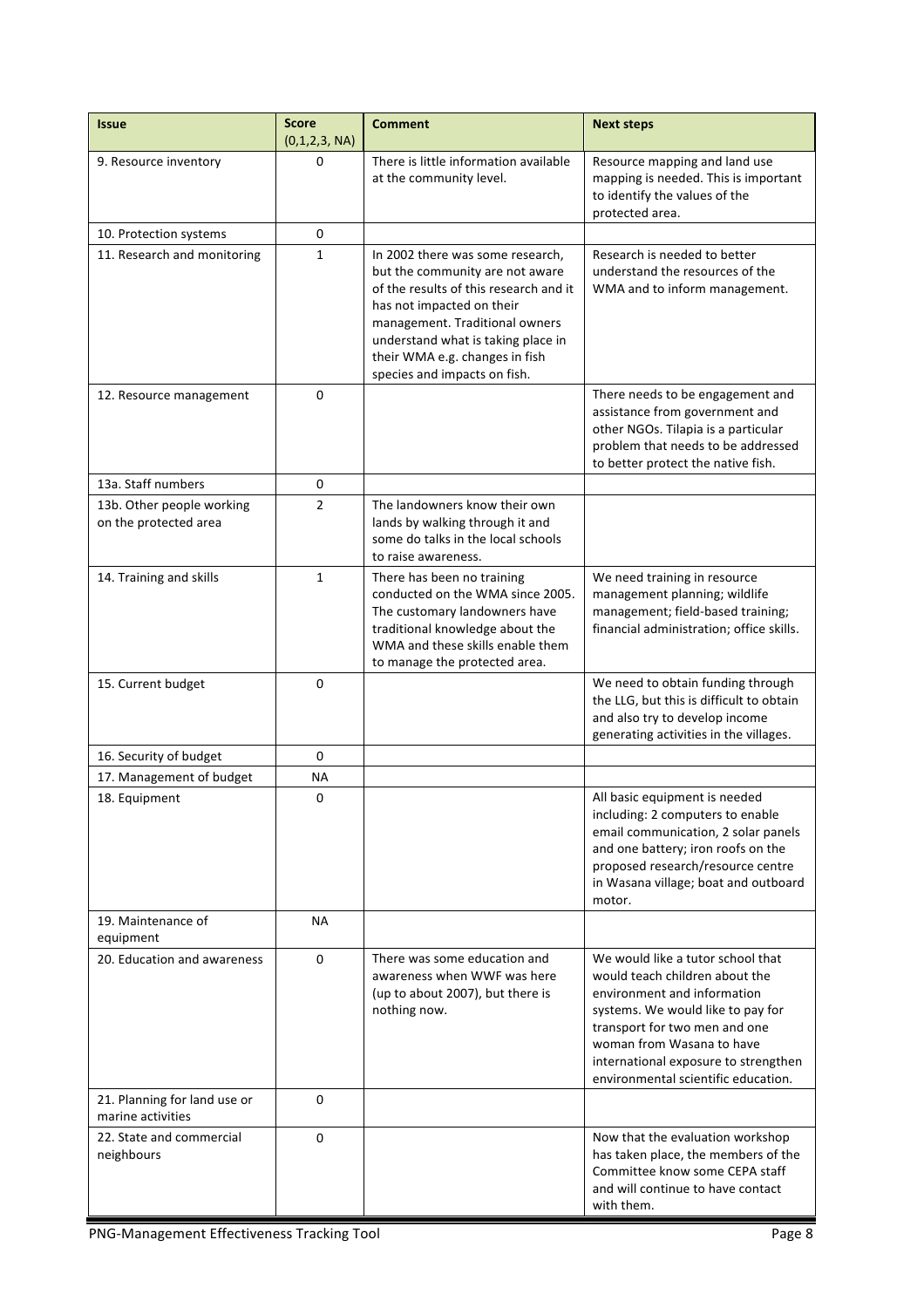| <b>Issue</b>                                          | <b>Score</b><br>(0,1,2,3, NA) | <b>Comment</b>                                                                                                                                                                                                                                                                                            | <b>Next steps</b>                                                                                                                                                |
|-------------------------------------------------------|-------------------------------|-----------------------------------------------------------------------------------------------------------------------------------------------------------------------------------------------------------------------------------------------------------------------------------------------------------|------------------------------------------------------------------------------------------------------------------------------------------------------------------|
| 23. Indigenous people/<br><b>Customary landowners</b> | 2                             | The customary landowners discuss<br>a range of issues in relation to the<br>WMA. There are also conversations<br>between Libano-Arisai and Libano-<br>Hose.                                                                                                                                               | Now that Libano-Arisai and Libano-<br>Hose have been working together at<br>the workshop, we will continue this<br>communication.                                |
| 24a. Impact on communities                            | $\mathbf{1}$                  |                                                                                                                                                                                                                                                                                                           |                                                                                                                                                                  |
| 24b. Impact on communities                            | 0                             |                                                                                                                                                                                                                                                                                                           |                                                                                                                                                                  |
| 24c. Impact on communities                            | 0                             | 70% in the community do not<br>support the WMA. They don't see<br>any benefits coming from the<br>WMA. There is some comment that<br>outsiders who do not live in the<br>community give false information<br>and can make decisions that are<br>against the wishes of those who<br>live in the community. | It may be useful to investigate the<br>development of an Incorporated<br>Land Group for the eight clans to<br>improve decision making in relation<br>to the WMA. |
| 25. Economic benefit                                  | 0                             |                                                                                                                                                                                                                                                                                                           |                                                                                                                                                                  |
| 26. Monitoring and<br>evaluation                      | $\Omega$                      |                                                                                                                                                                                                                                                                                                           |                                                                                                                                                                  |
| 27. Visitor facilities                                | 0                             |                                                                                                                                                                                                                                                                                                           |                                                                                                                                                                  |
| 28. Commercial tourism<br>operators                   | $\Omega$                      |                                                                                                                                                                                                                                                                                                           |                                                                                                                                                                  |
| 29. Fees                                              | <b>NA</b>                     | When locals are engaged with the<br>researchers they pay a small fee,<br>but there is no formal fee<br>structure.                                                                                                                                                                                         |                                                                                                                                                                  |
| 30. Condition of values                               | $\overline{2}$                | The overall condition is relatively<br>good. The main problem lies with<br>the introduction of tilapia into the<br>waterways.                                                                                                                                                                             |                                                                                                                                                                  |
| 30a.Condition of values                               | $\mathbf{1}$                  | This is based on traditional<br>knowledge.                                                                                                                                                                                                                                                                |                                                                                                                                                                  |
| 30b. Condition of values                              | $\Omega$                      | There are no specific threat<br>abatement plans, especially for<br>tilapia.                                                                                                                                                                                                                               | Assistance is need to prevent the<br>spread and impact of tilapia on the<br>natural waterways.                                                                   |
| 30c. Condition of values                              | $\Omega$                      | There are no regular activities to<br>maintain the key biodiversity<br>values.                                                                                                                                                                                                                            |                                                                                                                                                                  |